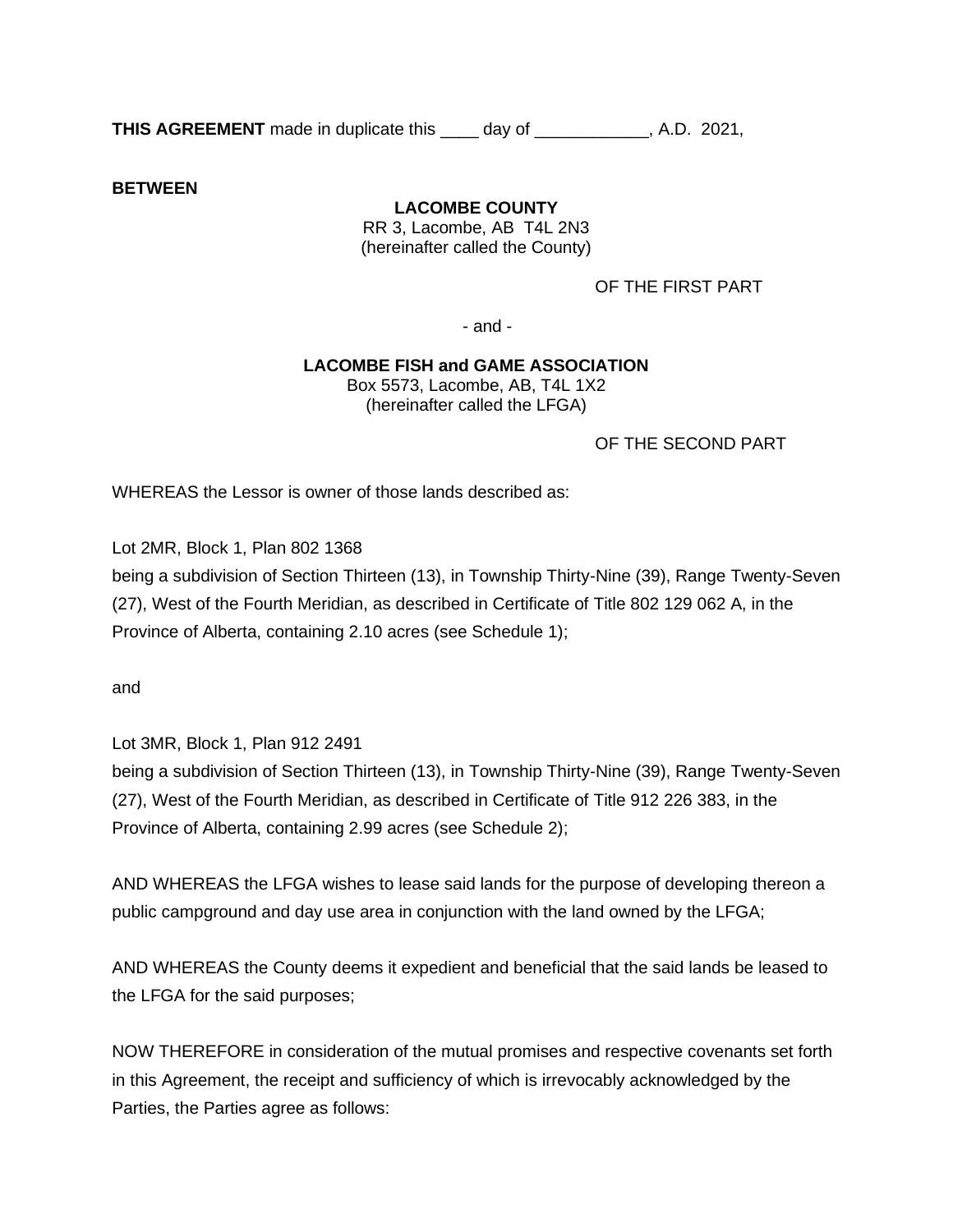- 1. The County shall lease the said lands to the LFGA for the sole purpose of operating and maintaining a public campground and day-use area, and the LFGA shall not cause or permit the use of said lands for any other purpose.
- 2. Camping shall be permitted on Lot 2MR, Block 1, Plan 802 1368 during the period of May  $15^{th}$  – October  $1^{st}$ .
- 3. No additional campsites may be constructed without the prior written approval of the County.
- 4. Lot 3MR, Block 1, Plan 912 2491 shall be used as a day-use area only.
- 5. Lot 3MR, Block 1, Plan 912 2491 shall be open and accessible to the general public, at no charge, during LFGA's normal hours of operation during the period of May 15<sup>th</sup> to October 1<sup>st</sup>.
- 6. Improvements to the day-use area shall not be undertaken without the prior written approval of the County, which may be withheld by the County in its sole discretion.
- 7. The LFGA shall use the said lands solely for the purposes herein before mentioned and shall not do or permit to be done on the subject lands anything which 1) may be contrary to any federal or provincial law or bylaw or policy of the County, 2) in the opinion of the County in its sole discretion may be deemed a nuisance, or 3) in the opinion of the County in its sole discretion is or has the potential to be dangerous to public safety or property.
- 8. The LFGA shall pay all utility fees and tax rates levied or imposed in respect of the said lands.
- 9. The LFGA shall not assign or sublease the said lands.
- 10. The LFGA shall permit the County, its employees and agents to enter upon the said lands at all reasonable times for the purposes of ascertaining that the provisions of this lease are being fulfilled.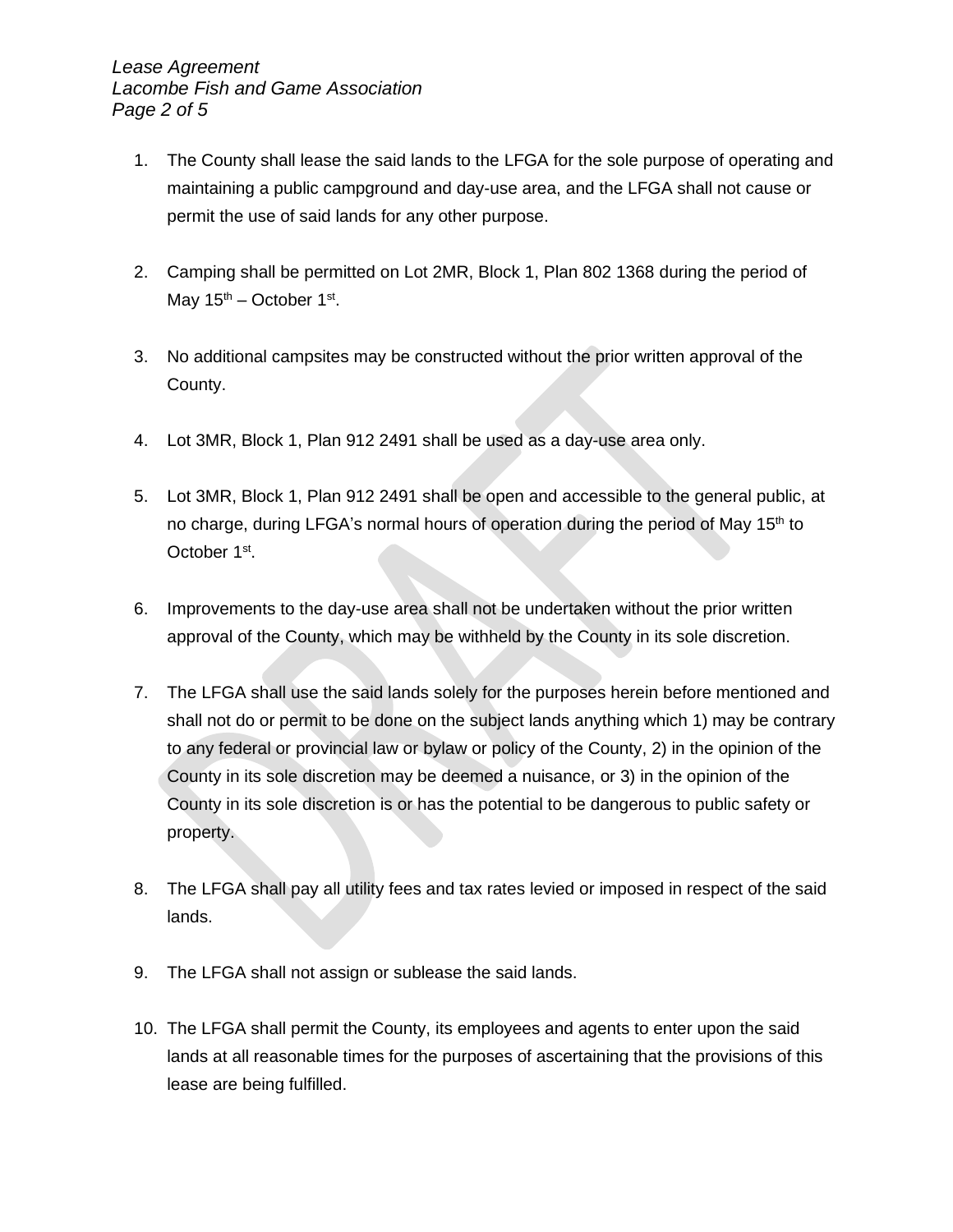*Lease Agreement Lacombe Fish and Game Association Page 3 of 5*

- 11. The LFGA shall keep and maintain the said lands and facilities thereon in a good and substantial state of repair and will at the expiration or other sooner determination of this lease yield up to the County quiet and peaceable possession of the said land, in a good and substantial state of repair, ordinary wear and tear and damage by fire, lightning, tempest or other unavoidable casualty expected; and it will remove any improvements to be deemed property of the LFGA during the term of the lease and return the said lands to substantially the same condition they were in prior to the commencement of this lease.
- 12. The LFGA shall be responsible for the control and cost associated with control of any prohibited noxious and noxious weeds under the provincial *Weed Control Act* and local weed act on Lot 2MR, Block 1, Plan 802 1368.
- 13. The LFGA shall maintain and keep in force public liability insurance in an amount not less than \$5,000,000 against claims for personal injury, death or property damage or public liability claims arising from any accident or occurrence upon or about the said lands. The policy of insurance referred to herein shall name the County as an additional insured, and shall not be capable of cancellation or substantial modification without a minimum of 30 days' prior written notice to the County.
- 14. The LFGA shall indemnify the County against all liabilities, costs, fines, suits, claims, demands and actions of any kind for which the County may become liable by reason of any breach, violation, or non-performance by the LFGA of any covenant, term or provision of this lease, or any injury, death, or damage to property, occasioned to or suffered by any person or any property by reason of any act, neglect or default by the LFGA or its servants, employees, agents, licensees or invitees on the said lands. The LFGA's obligation to indemnify the County shall extend to and include legal costs and expenses on a solicitor and own client full indemnity basis and shall survive the expiration or termination of this lease howsoever it occurs.
- 15. The LFGA shall maintain the fence on the riverside boundary of Lot 2MR, Block 1, Plan 802 1368 of a nature acceptable to the County.
- 16. In case of the breach, non-observance or non-performance of the covenants and agreements herein contained or implied on the part of the LFGA, it shall be lawful for the County at any time thereafter to immediately enter onto the said lands and repossess and enjoy as of its former estate.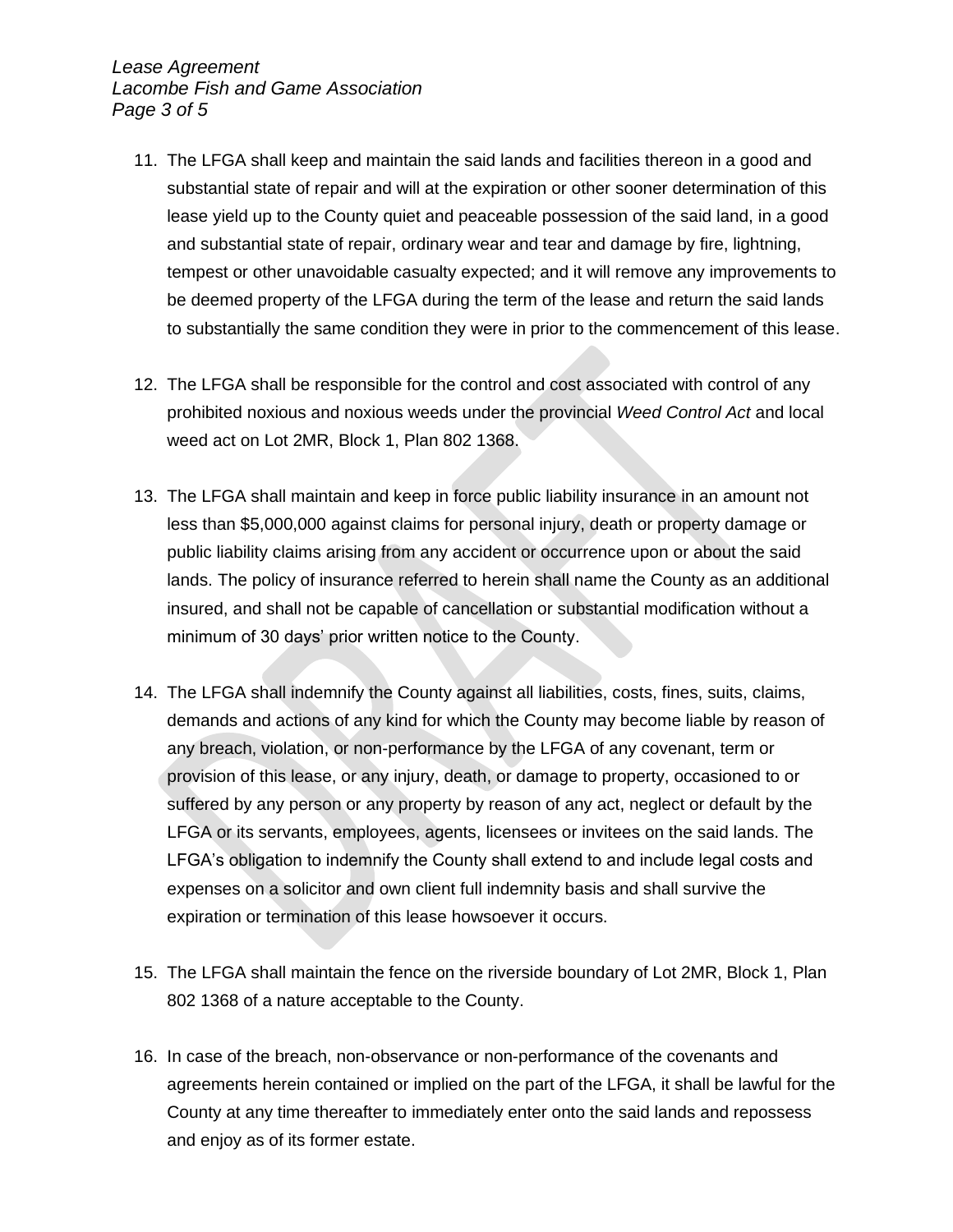- 17. The County covenants with the LFGA that upon the LFGA performing and observing all the covenants, conditions and agreements herein contained on its part to be performed and observed, it may hold and enjoy the said land during said term without any interruption by the County or any person lawfully claiming it.
- 18. This agreement shall be for a term of twenty years commencing on the  $10<sup>th</sup>$  day of November, 2021 and expiring on the 9<sup>th</sup> day of November, 2041.
- 19. This Agreement may be amended upon mutual consent of the Parties.
- 20. This Agreement may be terminated 1) upon mutual consent of the Parties, or 2) by one Party giving the other Party one year's written notice.
- 21. If, at the sole discretion of the County, LFGA is deemed to be in contravention of any provision of this Agreement and such contravention has not been remedied within 45 days of the County notifying LFGA of the contravention the County may terminate this Agreement.
- 22. Without limitation to any other provision of this Agreement, the County may terminate this Agreement on written notice effective immediately if the LFGA causes or permits any use of or activity on the said lands which causes or contributes to an imminent danger to public safety or of serious harm to property.
- 23. Any notice, request or demand herein provided for shall be sufficiently given or made if mailed by registered mail, postage prepaid, if to the County at its office in Lacombe County, Alberta, or if to the LFGA at its office at Lacombe, Alberta. Any notice mailed as aforesaid shall be deemed conclusively to have been given on the next business day following the day on which it was mailed. Either of the Parties hereto may at any time give notice in writing to the other of any change of address and thereafter all notices shall be mailed to the new address so notified.
- 24. Wherever the singular or masculine is used throughout this agreement the same shall be construed as meaning the plural or feminine or a body corporate where the context or the Parties hereto so require.